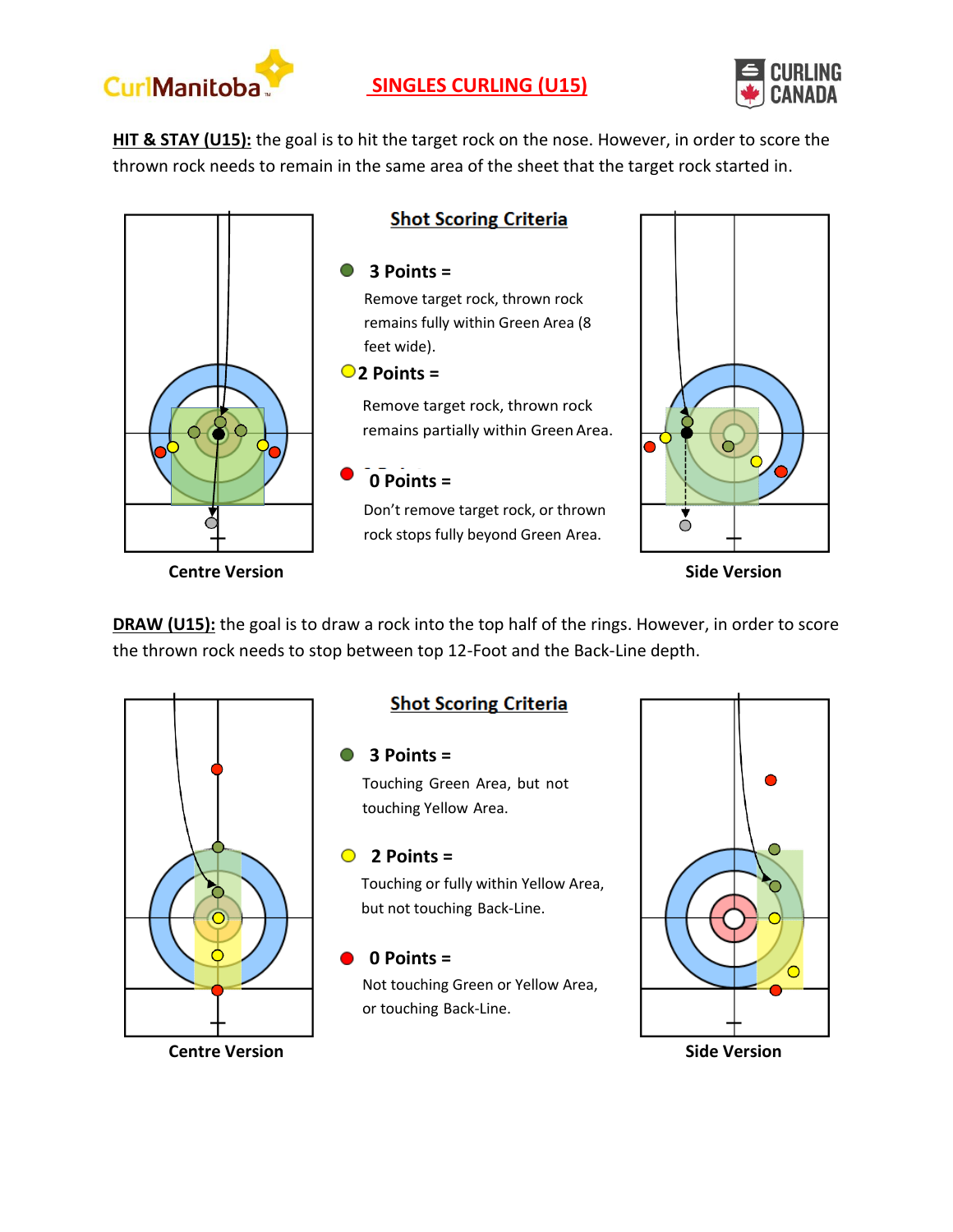



**HIT & ROLL (U15):** the goal is to remove the target rock and roll into the intended area of the rings. However, in order to score the roll must stop at least partially in that intended area.



**GUARD (U15):** the goal is to establish a guard that protects the rock in the rings. However, in order to score the guard must offer at least some coverage and stop at the defined depth.



## **Shot Scoring Criteria**

### **3 Points =**

Majority coverage and fully within Green Area (12 feet long and 2 rocks wide).

#### **2 Points =**

Minority coverage and partially within Green Area, but not touching Red 'Top'-Line.

### **0 Points =**

No coverage/not touching Green Area, or touching Red 'Top'-Line.



**Centre Version Side Version**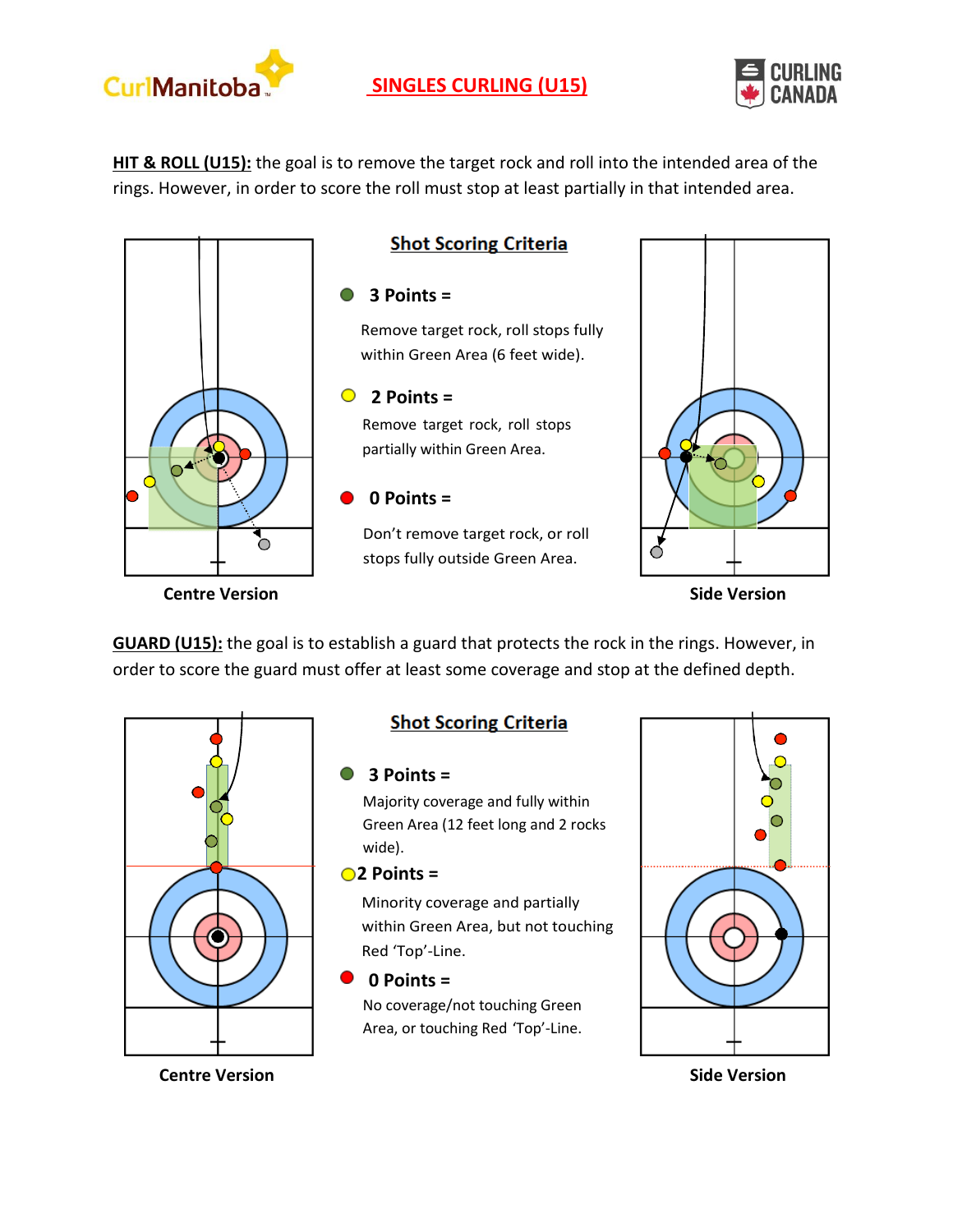



**PEEL (U15):** the goal is to hit the guard on the intended side and to roll the thrown rock out of play. However, in order to score the roll must at least stop in a less dangerous position.



**DRAW-AROUND (U15):** he goal is to bury a rock behind a halfway guard. However, in order to score the thrown rock must end up at least partially buried at the defined depth.



## **Shot Scoring Criteria**

### **3 Points =**

Majority buried and fully within Green Area (12 feet long and 2 rocks wide).

### $\bigcirc$  **2** Points =

Minority buried, partially within Green Area, not touching Back-Line.

### **0 Points =**

Not buried, and/or touching/ behind Back-Line.



**Centre Version Side Version**